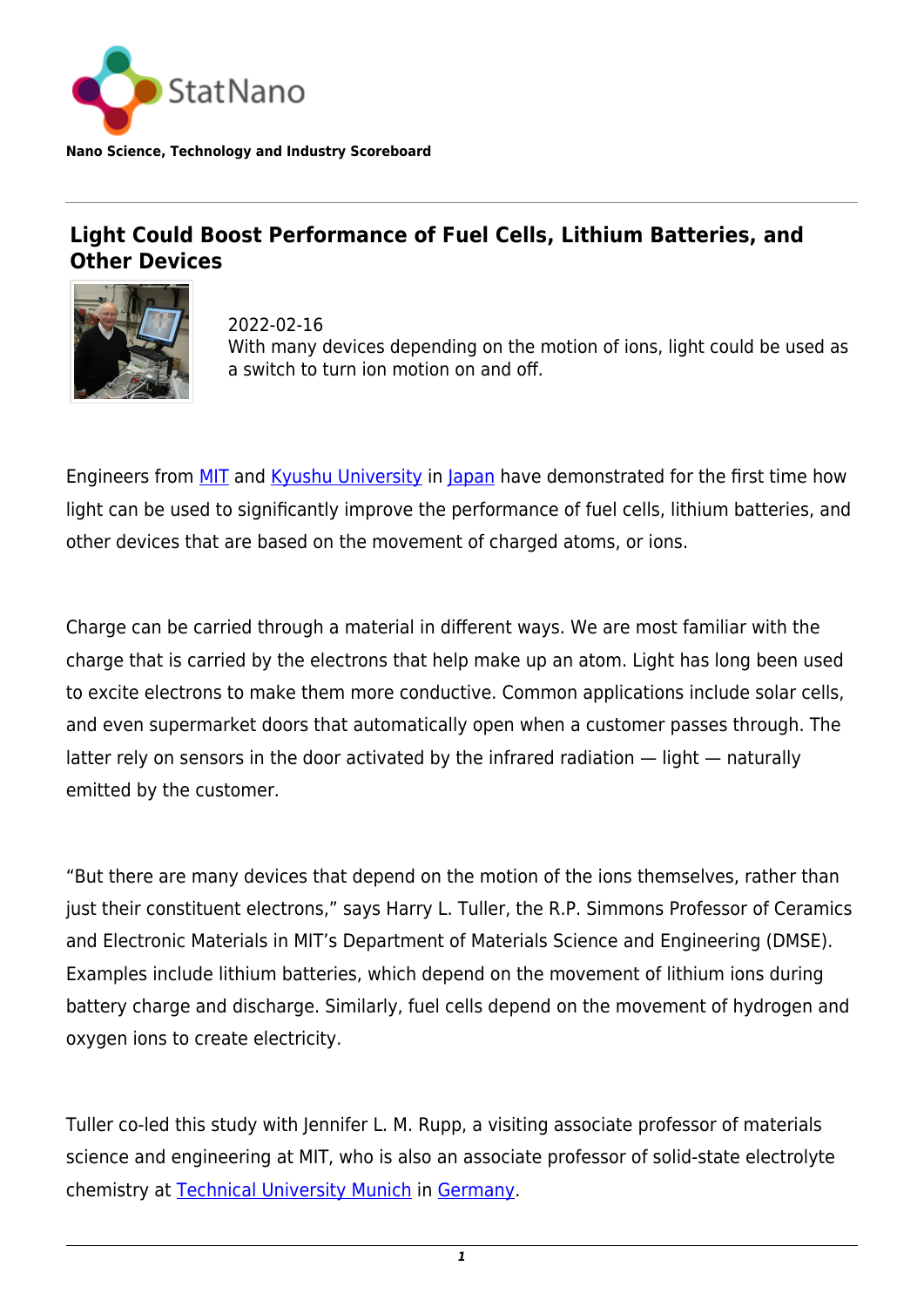## **The problem**

"So here comes the rub," says Tuller, who is also affiliated with MIT's Materials Research Laboratory (along with Rupp) and the International Institute for Carbon-Neutral Energy Research [\(I2CNER](https://i2cner.kyushu-u.ac.jp/en/)) at Kyushu University.

The materials behind applications based on the movement of ions, known as solid electrolytes, are ceramics. Ceramics, in turn, are composed of tiny crystallite grains that are compacted and fired at high temperatures to form a dense structure. The problem is that ions traveling through the material are often stymied at the boundaries between the grains.

"What we find is that the ionic conductivity  $-$  the rate at which the ions can move and, therefore, how efficient the resulting device can be  $-$  is often markedly degraded by the fact that the ions get blocked at these grain boundaries," says Tuller.

## **The solution**

In the new work, reported in the Jan. 13 issue of [Nature Materials,](https://www.nature.com/articles/s41563-021-01181-2) the engineers show how light can be used to lower the barrier that ions encounter at grain boundaries. "We're lowering the barrier height with light, and in doing so we're able to enhance the flow of the ions by a factor of three," Tuller says. "We expect that we should be able to increase that to orders of magnitude by optimizing the system."

As DMSE graduate student Thomas Defferriere explains, "think of the barrier as a deep gorge between two mountains. A person trying to get from one mountain to the other would face a difficult hike. Imagine, however, that the gorge fills with water. Suddenly it's much easier to make the trip. The hiker can simply take a boat or swim."

The researchers specifically demonstrated the effect of light on the movement of oxygen ions through a popular solid electrolyte composed of ceria and gadolinium. "Our findings," Defferriere says, "are also expected to apply to other ceramics systems that conduct different elements."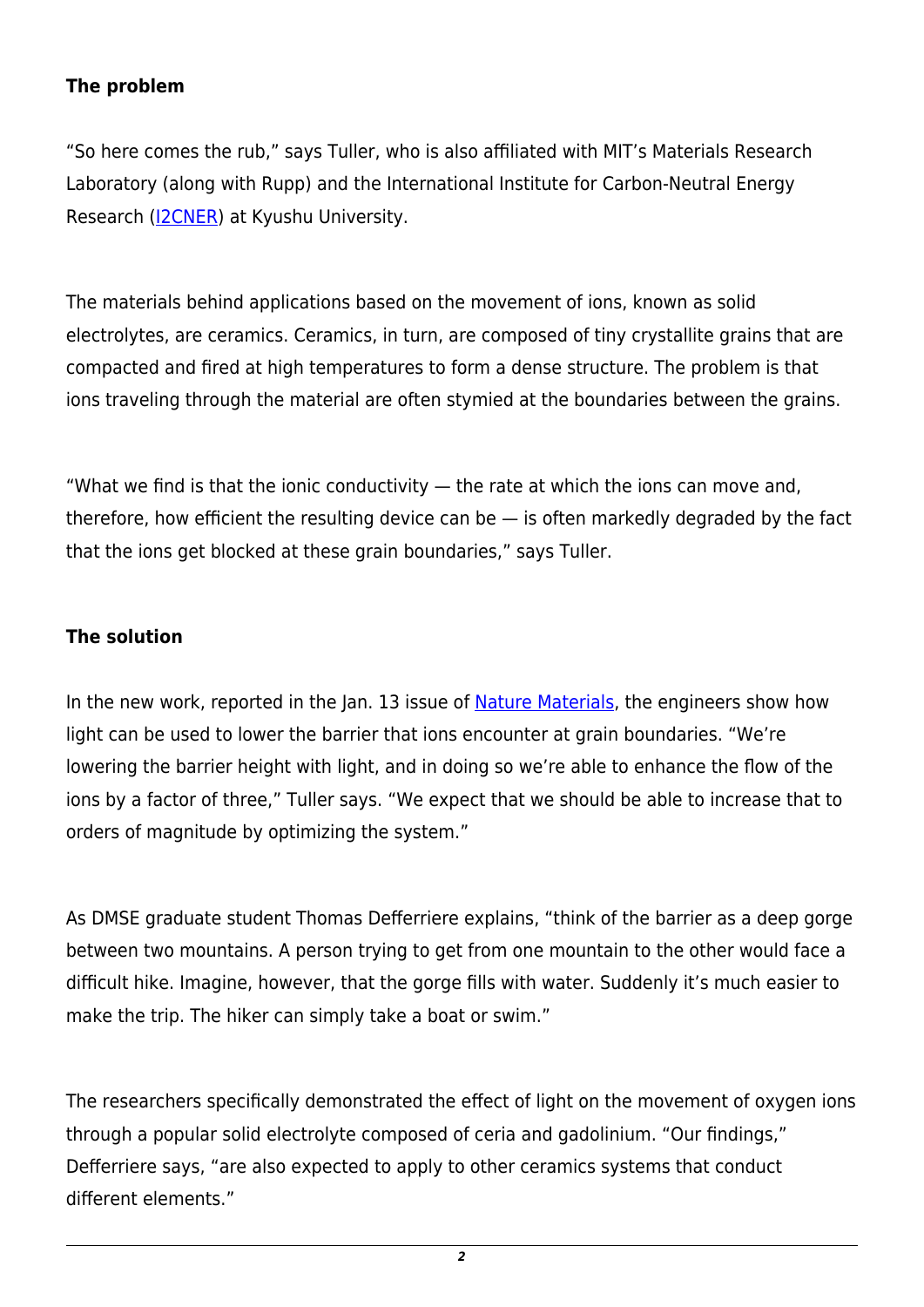William Chueh, an associate professor of materials science and engineering at Stanford University who was not involved in the Nature Materials study, says: "While the movement of electrons under the illumination of light is extensively studied, the movement of ions is only now receiving attention. The work by Tuller and colleagues demonstrates that illuminating materials for fuel cells, electrolyzers, and batteries can substantially lower the bottleneck on ion movement. This intriguing discovery opens up the tantalizing possibility to use light to enhance energy storage and conversion devices that normally operate in the dark."

Sossina Haile, the Walter P. Murphy Professor of Materials Science and Engineering at [Northwestern University](https://statnano.com/org/Northwestern-University) who was not involved in the current work, adds: "It's a very exciting result. It even suggests that light could be used as a switch to turn ion motion on and off. If that is true, the possibilities are spectacular."

## **Many applications**

The work could have many applications. For example, it could boost the performance of thin lithium battery electrolytes by increasing charging rates. Light can also be finely focused, allowing control of the flow of ions spatially at very precise specified locations.

Tuller and Defferriere note that some devices based on ionic conductivity, like solid oxide fuel cells, must be operated at very high temperatures (about 700 degrees Celsius) for the ions to overcome and move across the grain boundary barriers. And high temperatures, in turn, bring their own problems. For example, the material itself can degrade, and the infrastructure to accommodate such temperatures is expensive.

"Our dream was to see if we could overcome the barriers using something that doesn't require heat. Could we get the same conductivities with another tool?" says Defferriere. That tool turned out to be light, which had never been explored before in this context.

The work was very interdisciplinary. "It forced us to get out of the comfort zone of our traditional field, which involves ceramics and electrochemistry, and into the semiconductor

*3*